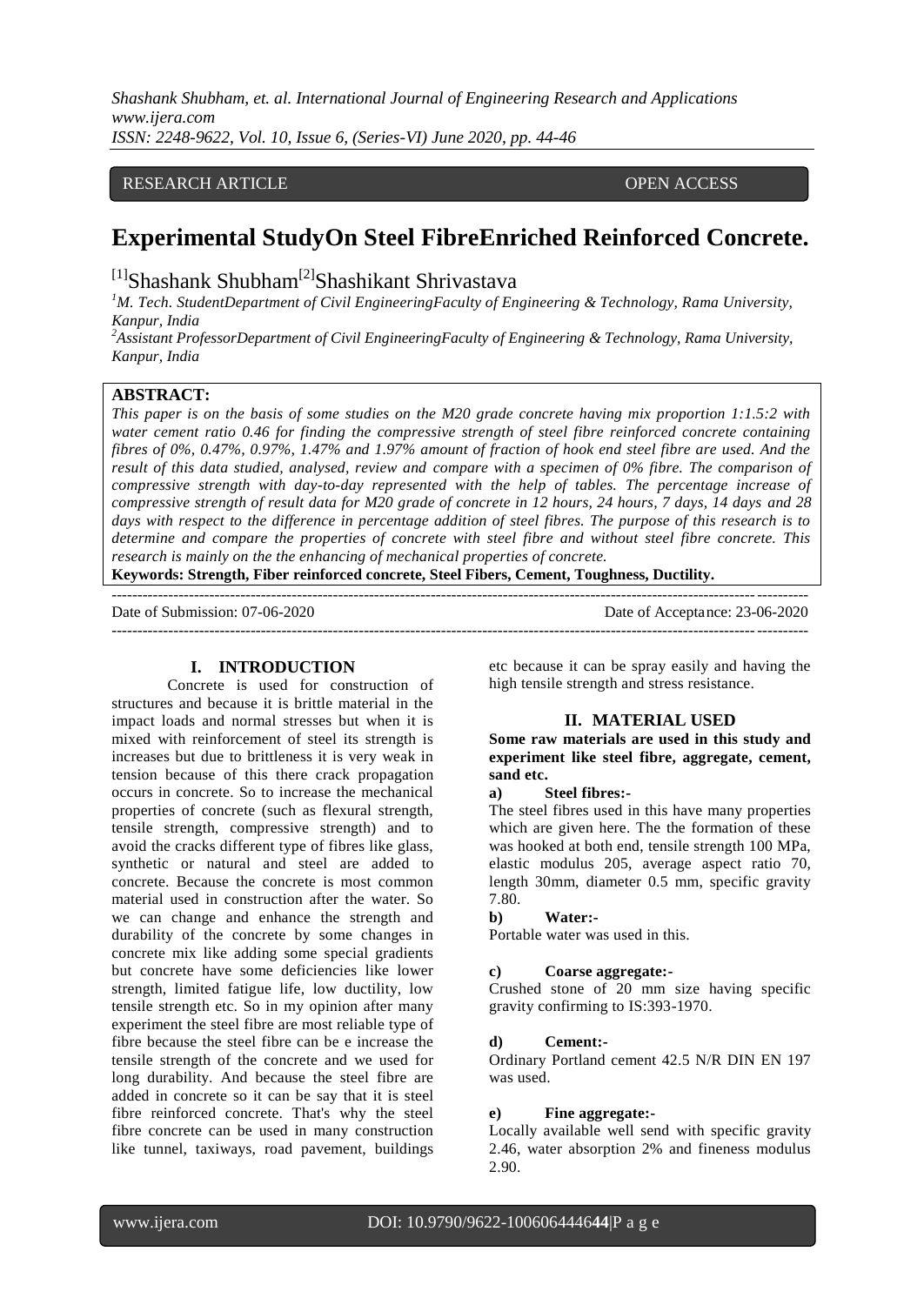# **III. METHOD USED IN THIS EXPERIMENT**

Concrete it was prepared for M20 as per IS:10262:2009. For this experiment comes into existence for m20 grade with mix ratio 1:1.5:2 and water cement ratio 0.46 to get a huge strength of m20 grade for this experiment. In terms of workability strength and duration the mix proportion of of steel fibre reinforced concrete depend upon the requirements as for a particular work. Now the steel fibre mixed with cement content and fine aggregate. We added 0.47%, 0.97%, 1.47% and 1.97% steel fibre with hook ends.

### **A. Concrete Slump Test:-**

The slump test is used for or knowing the consistency or to find the wetness of the concrete. It is basically used following the behaviour of the wet concrete under the action of gravitational force of the earth. The mould of concrete slump test is in the shape of cone having 300 mm of height and the bass was 200 mm in diameter and the top opening of the slum was 100 mm. The slum was put on a plane surface and the mould is filled with concrete in three layers and it's workability is to be tested each layer is tempted 26 x with a standard of 16 mm diameter steel rod rounded the end. After filling the world with concrete completely the top surface off the mould truck off by the screening or rod. The core was lifted slowly upward and now the unsupported concrete of slum will not remain. The decreasing of height of the centre of the slump concrete is taken as slump. The minimum height of the concrete off the mould is noted with scale usually it is measure 5mm full stop there are 3 types of slump can be used first one is collapse slump and the second one is true slump and last one is shear slump.

### **B. Compressive strength test:-**

The compression test generally conducted on cube specimens so we also be conduct it and cure for 24 hours, 7, 14 and 28 days. The test cube take off from the mould which is in most storage before 24 hours of testing after clearing the top and bottom bearing plates of the machine for compression testing and placed the specimen between them. The size of mould of cube was 150×150×150 mm. This cubes were put in curing tank for 28 days. The cubes were tested at 24 hours, 7 days, 14 days and 28 days in compression testing machine. The formula of calculating this is given below-

Compressive strength  $(MPa) =$  cellular load/cross sectional area.

# **IV. RESULTS**

The compressive strength of the specimen with fibre content 0%, 0.47%, 0.97%, 1.47% and 1.97% for strength after 24 hours 9.22,10.1,11.25,11.7 and 13.77 to 28 days strength was 25.11, 35.2, 34.9, 39.7 and 35.11.

After studied and analysed these data then it is found that and here we found that by increasing the steel fibre there are the incremental increase in compressive strength of the concrete.

# **V. CONCLUSION**

- a) This is study apps to know the properties of steel fibre reinforced concrete and also the behaviour of it.
- b) By increasing of steel fibre we find the workability of concrete produced.
- c) The simple cement concrete specimen have a typical crack propagation but in the steel fibre reinforced concrete crack stops due to the ductile behaviour of steel fibre reinforced concrete.
- d) It is found that the strength and durability of steel fibre reinforced concrete depends upon the fibre content and due to this incremental increase in strength to be find.
- e) Compressive strength of the concrete get increasing with increase of steel fibre content.

### **ACKNOWLEDGEMENT**

I sincerely thank to all the scholars whose article are seated and form that give a valuable help for us to completing this review paper. I also thanks the others, editors and publishers of those journals or articles from where the literature for this article has been reviewed and discussed.

### **REFERENCES**

- [1]. A.M.Shende, A.M.pande, M. Gulfam Pathan, "Experimental Study on Steel Fiber Reinforced Concrete for M-40 Grade" IRJES ISSN 2319-1821, Vol.1, Issue 1 (September 2012)
- [2]. Pramod Kawde, Abhijit Warudkar, "Steel Fiber Reinforced Concrete a Review" IJESRT ISSN 2277-9655, Vol. 3, Issue 6, January 2017
- [3]. Dr.K.Vidhya, Dr.T.Palanisamy, R.Thamarai Selvan, "An Experimental Study on Behaviour of Steel Fiber Reinforced Concrete Beams" IJARMET ISBN 978- 63535-889-6, Vol. 1, Issue 2, March 2017.
- [4]. Vikrant S Vairagade, Kavita S. Kene, Tejas R Patil, "Comparative Study of Steel Fiber Reinforced Over Controled Concrete" IJSR ISSN 2250-3153, Vol. 2,Issue 5, May 2012
- [5]. Abdul Ghaffar, Amit S. Chavhan,